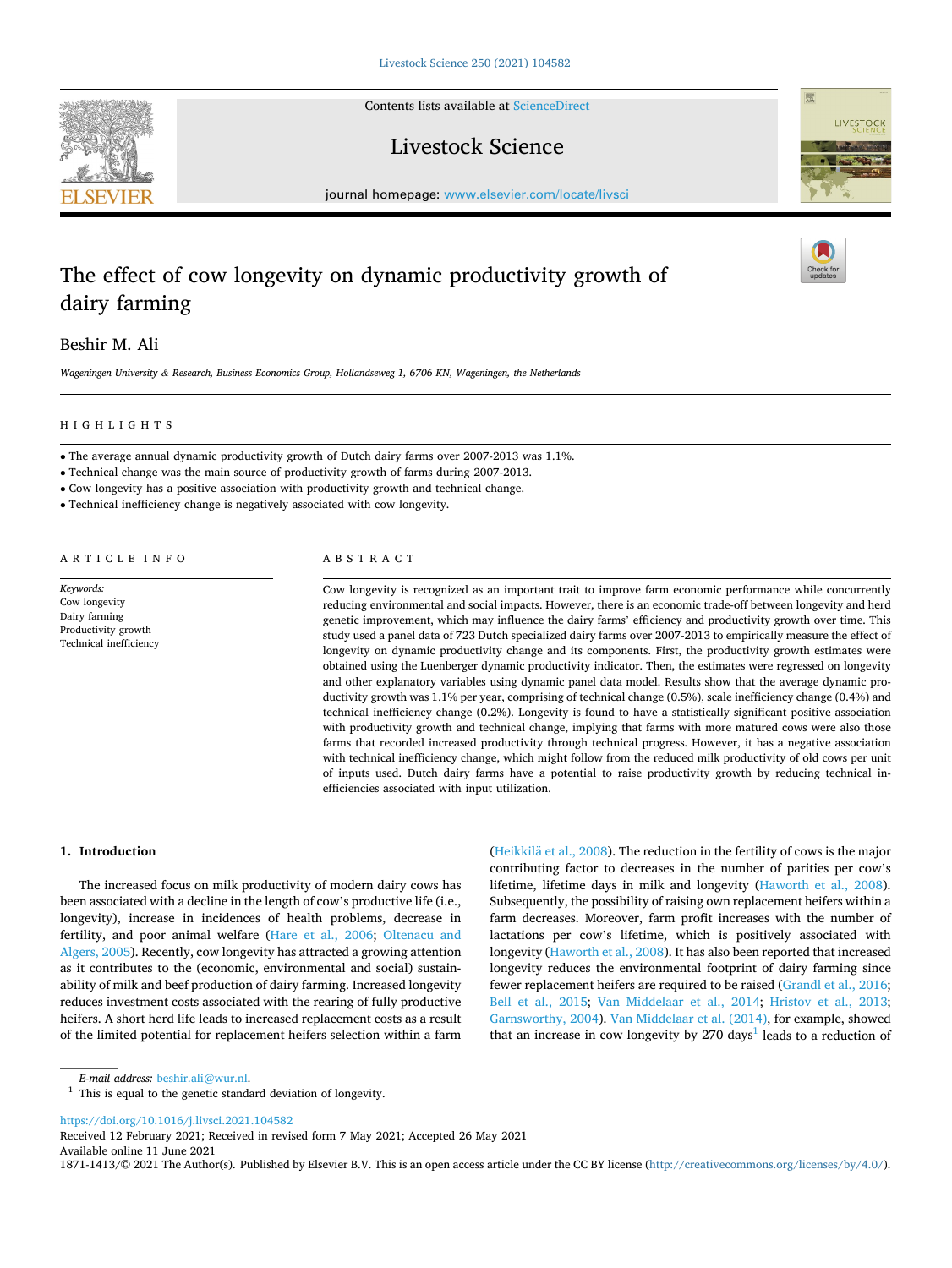$210 \text{ kg CO}_2$ -equivalent greenhouse gases emission per cow per year, for an income maximizing breeding objective. A reduced longevity is also an indicator of poor animal welfare ([Bruijnis et al., 2013](#page-8-0); [Oltenacu and](#page-8-0)  [Algers, 2005](#page-8-0)), especially when cow culling is due to health and nonpregnancy problems, which are the main causes of culling [\(Pinedo et al.,](#page-8-0)  [2010; Dechow and Goodling, 2008\)](#page-8-0). Specifically, cow welfare improves if the increased longevity is achieved through an improved animal health management.

However, there is an economic trade-off between increased longevity and herd genetic improvement as a result of not using genetically superior replacement heifers ([De Vries, 2017\)](#page-8-0). An increased longevity results in a longer genetic lag. Hence, a lower culling rate (i.e., increased longevity) implies that 'the average cow is older and has a lower genetic merit than a herd of average age' ([De Vries, 2017\)](#page-8-0). A farm with more old cows has lower performance (e.g., lower milk yield, and poor reproduction and health) due to the lower genetic merit of the herd. Therefore, a longer genetic lag implies higher opportunity costs associated with the forgone farm performance as a result of not using the genetically superior replacement heifers. The presence of such an economic trade-off and the heterogeneity of farms' preferences for longevity may influence dairy farms' productivity growth and resource use efficiency over time. Improving technical efficiency, i.e., producing the maximum possible outputs using the lowest possible inputs, is critical for intensive dairy farms to stay in business in the competitive global market while complying with the ever stringent environmental and societal requirements of farming.

There have been several studies in the literature about the effect of increased longevity, for example, on farm profit (e.g., [Haworth et al.,](#page-8-0)  [2008;](#page-8-0) Heikkilä [et al., 2008](#page-8-0)), on environmental footprints (e.g., Van [Middelaar et al., 2014; Garnsworthy, 2004](#page-8-0)) and on animal welfare (e.g., [Bruijnis et al., 2013; Oltenacu and Algers, 2005\)](#page-8-0). However, to the best of my knowledge, there are no studies on the effect of cow longevity on farms' technical efficiency and total factor productivity (TFP) growth over time. A farm is said to be technically efficient if a decrease in any input or an increase in any output is not possible without increasing some other inputs or decreasing some other outputs. TFP growth (hereafter referred to as productivity growth) refers to the residual output growth not explained by the input use growth ([Rungsur](#page-8-0)[iyawiboon and Stefanou, 2008](#page-8-0)). Efficiency and productivity analyses have widely been used in the last two decades to measure the economic performance of dairy farms (e.g., [Skevas et al., 2018](#page-8-0); [Oude Lansink](#page-8-0)  [et al., 2015](#page-8-0); [Atsbeha et al., 2012](#page-8-0); [Brümmer et al., 2002](#page-8-0)). TFP and efficiency analyses, unlike cost accounting analyses, take into account all farm inputs and outputs including nonmonetary inputs and outputs. However, previous studies, with very few exceptions in the agricultural economics literature (e.g., [Ali et al., 2021](#page-8-0); [Serra et al., 2011\)](#page-8-0), on farm productivity and efficiency analyses do not take into account the dynamic (intertemporal) nature of investment decisions associated with breeding stock. Breeding stock is a crucial quasi-fixed input in dairy farming<sup>2</sup>. Dynamic (intertemporal) decisions such as investment decisions in quasi-fixed inputs affect current production (e.g. milk yield) while increasing future capital stock (e.g. breeding stock), which in turn affects the level of future production ([Silva and Stefanou, 2003\)](#page-8-0). Farms incur adjustment costs (e.g., search, transaction and learning costs) when doing investments in quasi-fixed inputs (e.g., breeding stocks, milking robots) ([Silva and Stefanou, 2003](#page-8-0)). It is costly for farmers to adjust the level of quasi-fixed inputs instantly to their optimal levels

because of financial constraints and technology-specific learning costs (Penrose, 1959). As a result, investments in quasi-fixed inputs involves an intertemporal decision that affects current production while increasing future capital stock and thereby affects production in all future periods. Immediately after technology adoption (e.g., milking robot), normally, a period of adjustment follows where productivity declines, since farmers engage in learning to adjust their production system to the new technologies ([Jovanovic and Nyarko, 1996](#page-8-0); [Klenow,](#page-8-0)  [1998\)](#page-8-0). Subsequently, the long-term impacts of technology adoption are expected to differ from their short-term impacts. The sluggish adjustments in quasi-fixed inputs because of the high adjustment costs and the resulting lag in technology adoption affect dairy farms' efficiency and productivity growth over time (e.g., [Skevas, 2016](#page-8-0)). Therefore, studying the effect of cow longevity on farms' productivity growth requires a long term and dynamic perspectives since longevity involves both genetic improvement and investment in breeding stock.

The objectives of this study were therefore (i) to measure the dynamic productivity growth of dairy farms and its components (i.e., technical change, technical inefficiency change and scale inefficiency change), and (ii) to assess the effects of cow longevity on dynamic productivity growth, technical change, technical inefficiency change and scale inefficiency change. The study contributes to the literature in two ways by introducing the concept of 'dynamic analysis' in the two stages of the analysis. First, dynamic inefficiency and productivity scores were estimated by accounting for adjustment costs associated with changes in the quasi-fixed inputs of dairy farming (i.e., breeding stock, machineries and buildings). Second, a dynamic panel data modelling is used to assess the long term effects of cow longevity on dynamic productivity growth of farms and its components. The use of a dynamic panel data model accounts for the economic trade-off between longevity and genetic improvement of the herd, which are long term phenomenon. The empirical application employs a panel data of Dutch specialized dairy farms over the period 2007-2013.

## **2. Materials and methods**

## *2.1. Decomposition of Luenberger dynamic productivity change*

A dynamic Luenberger productivity indicator [\(Kapelko et al., 2016](#page-8-0); [Oude Lansink et al., 2015](#page-8-0)) is used to measure the productivity and inefficiency changes of Dutch dairy farms. Suppose there are  $J$  farms ( $j =$ 1, ..., *J*) producing *M* outputs  $y = (y_1, ..., y_M)$  by employing *N* variable inputs  $x = (x_1, ..., x_N)$ , *H* fixed inputs  $L = (L_1, ..., L_H)$  and *F* quasi-fixed inputs  $K = (K_1, \ldots, K_F)$  with *F* corresponding gross investments  $I = (I_1, \ldots, I_K)$ …*, IF*). The dynamic production technology [\(Serra et al., 2011\)](#page-8-0) that shows the relationship between outputs, and inputs and investments can be written as:

$$
P_t(y^t : K^t, L^t) = \{(x^t, I^t) : x^t, I^t \text{ can produce } y^t, \text{ given } K^t, L^t\}
$$
 (1)

where  $P_t$  is the production technology in time  $t$ . The production technology is a closed and non-empty set with a lower bound, a strictly convex set, positive monotonic in variable inputs, negative monotonic in gross investment, increases with fixed and quasi-fixed inputs, and output is freely disposable [\(Silva and Stefanou, 2003\)](#page-8-0). In the current study, a dynamic directional input distance function [\(Silva and Stefanou, 2003\)](#page-8-0) is used to represent the dairy farm dynamic production technology since Dutch farmers had more autonomy to adjust inputs than outputs during the sample period (2007-2013) because of the milk quota. The dynamic directional input distance function  $(\overrightarrow{D})$  can be expressed as:

$$
\overrightarrow{D}_{i}^{t}(y^{t}, K^{t}, L^{t}, x^{t}, I^{t}; g_{x}^{t}, g_{I}^{t}) = \sup \Big\{ \sum \beta : \Big(x_{n}^{t} - \beta g_{xn}^{t}, I_{f}^{t} + \beta g_{If}^{t}, y_{m}^{t}, K_{f}^{t}, L_{h}^{t}\Big) \newline \in P_{t} \Big\}
$$
\n(2)

 $2$  Farm inputs can be classified into three types: variable, fixed and quasifixed. Variable inputs are inputs whose quantities depend on the level of output produced. Fixed inputs are inputs whose quantities cannot be adjusted in the short-term, and fixed costs are incurred regardless of the level of output. Quasi-fixed inputs are inputs whose quantities can to some extent be adjusted in the short run, but cannot be adjusted all the way to the optimal level due to constraints (adjustment costs).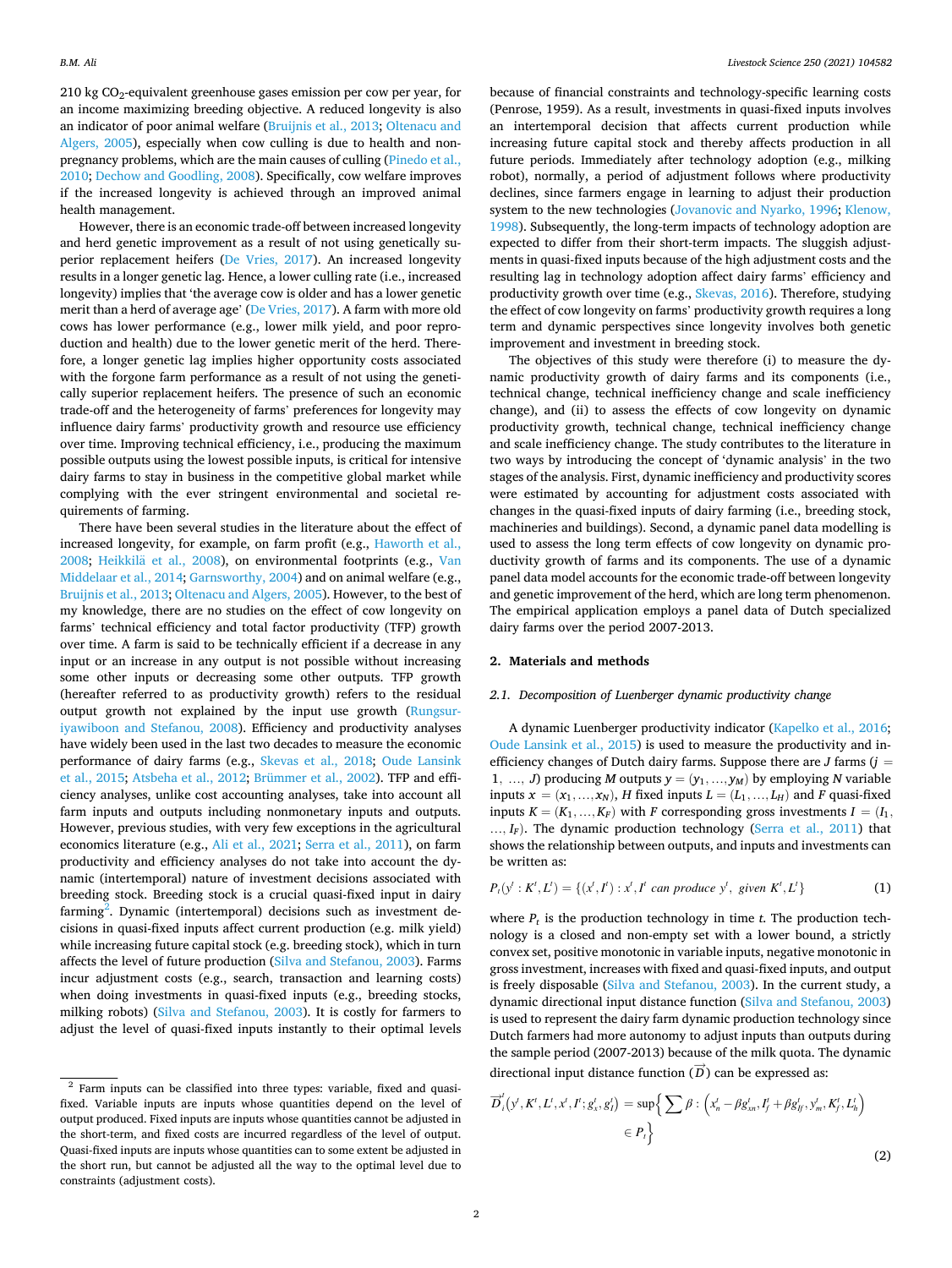<span id="page-2-0"></span>where  $g_x^t$  and  $g_t^t$  are directional vectors associated with variable inputs and investments, respectively;  $\beta$  refers to the dynamic technical inefficiency score. For a farm to become fully efficient (i.e., to move onto the production frontier defined by the fully efficient farms), the use of variable inputs should be contracted by  $\beta \times g_x$  while expanding gross investments by  $\beta \times g_I$ . Fig. 1 illustrates the computation of dynamic technical inefficiency. The frontier is defined by the three fully efficient farms (*A, B* and *C*). Farm *E*, which uses 5 units of variable inputs while doing 3 units investment, is inefficient compared to the other farms (i.e. it is far from the frontier). To become fully efficient (to reach to the frontier), Farm *E* has to reduce the use of variable inputs by 1.4 units while expanding its investment by 1.4 units.

Data envelopment analysis (**DEA**) is used to estimate the dynamic directional input distances (i.e., *β*). Four DEA models, under constant returns to scale (**CRS**), are required to estimate Luenberger productivity growth scores: two single- and two mixed-period models [Kapelko et al.,](#page-8-0)  [2016; Oude Lansink et al., 2015\)](#page-8-0). The single-period models (Eqs. 3 and (6) measure the performance of farms in time  $t$  (and  $t+1$ ) relative to their respective technologies in time  $t$  (and  $t+1$ ). The mixed-period models Eqs. 4 and (5), on the other hand, measure the performance of farms in time  $t$  (and  $t+1$ ) relative to the technologies in time  $t+1$  (and  $t$ ), respectively. The four DEA models are:

$$
\overrightarrow{D}_{i}^{t}(y', K', L', x', I'; g'_{x}, g'_{I}) = max_{\beta_{1}, \lambda_{i}^{1}} \beta_{1}
$$
\n(3)

Subject to

→*<sup>t</sup>*

$$
y'_{mi} \leq \sum_{j=1}^{J} \lambda_j^1 y'_{mj}, \ m = 1, \ \dots, \ M
$$
  

$$
\sum_{j=1}^{J} \lambda_j^1 x'_{nj} \leq x'_{ni} - \beta_1 g'_{xn}, \ n = 1, \ \dots, \ N
$$
  

$$
\sum_{j=1}^{J} \lambda_j^1 L'_{nj} \leq L'_{hi}, \ h = 1, \ \dots, \ H
$$
  

$$
I'_{ji} + \beta_1 g'_i - \delta_j K'_{ji} \leq \sum_{j=1}^{J} \lambda_j^1 (I'_{jj} - \delta_j K'_{jj}), \ f = 1, \ \dots, \ F
$$
  

$$
\beta_1, \ \lambda_j^1 \geq 0
$$

$$
\overrightarrow{D}_{i}^{i+1}\left(y', K', L', x', I'; g'_{x}, g'_{I}\right) = max_{\beta_{2}, \beta_{2}^{2}} \beta_{2}
$$
\n(4)

Subject to



$$
y'_{mi} \leq \sum_{j=1}^{J} \lambda_{j}^{2} y_{mj}^{i+1}, \ m = 1, \ldots, M
$$
\n
$$
\sum_{j=1}^{J} \lambda_{j}^{2} x_{mj}^{i+1} \leq x'_{ni} - \beta_{2} g'_{sn}, \ n = 1, \ldots, N
$$
\n
$$
\sum_{j=1}^{J} \lambda_{j}^{2} L_{ij}^{i+1} \leq L_{hi}^{i}, \ h = 1, \ldots, H
$$
\n
$$
I_{n}^{*} + \beta_{2} g'_{j} - \delta_{j} K_{ji}^{*} \leq \sum_{j=1}^{J} \lambda_{j}^{2} \Big( I_{jj}^{i+1} - \delta_{j} K_{jj}^{i+1} \Big), \ f = 1, \ldots, F
$$
\n
$$
\beta_{2}, \ \lambda_{j}^{2} \geq 0
$$
\n
$$
\overrightarrow{D}_{i}^{'} \Big( y^{i+1}, K^{i+1}, L^{i+1}, x^{i+1}, I^{i+1}; g_{s}^{i+1}, g_{s}^{i+1} \Big) = max_{\beta_{3}, \ \lambda_{j}^{2}} \beta_{3}
$$
\n(5)\n
$$
\text{Subject to}
$$
\n
$$
y'^{+1}_{mi} \leq \sum_{j=1}^{J} \lambda_{j}^{3} x'_{mj}, \ m = 1, \ldots, M
$$
\n
$$
\sum_{j=1}^{J} \lambda_{j}^{2} x'_{mj} \leq L_{ni}^{i+1}, \ h = 1, \ldots, H
$$
\n
$$
I_{p=1}^{*} \lambda_{j}^{2} L_{ij}^{*} \leq L_{ni}^{i+1}, \ h = 1, \ldots, H
$$
\n
$$
\beta_{3}, \ \lambda_{j}^{3} \geq 0
$$
\n
$$
\overrightarrow{D}_{i}^{i+1} \Big( y'^{i+1}, K^{i+1}, L^{i+1}, x^{i+1}, I^{i+1}; g_{s}^{i+1}, g_{s}^{i+1} \Big) = max_{\beta_{4}, \ \lambda_{j}^{4}} \beta_{4}
$$
\n(6)\n
$$
\sum_{j=1}^{J} \lambda_{j}^{4} x'_{mj} \leq L_{ni}^{i+1}, \ m = 1,
$$

$$
\beta_4, \lambda_j^4 \geq 0
$$

where,  $\lambda_j$  is the peer weights or intensity vector for defining the reference frontier and  $\delta_f$  is the depreciation rate associated with the quasifixed inputs. Linear programming is used to solve Eqs. 3-6. In the empirical application of the current study, the quasi-fixed input constraint in Eqs. 3-6 is rewritten as net investment *NI* (where  $NI_t$  =  $K_{t+1} - K_t$ ). The actual values of variable inputs *x* and 20% of capital stocks *K* were used as directional vectors, i.e.,  $(g_x, g_I) = (x, 0.2 \times K_f)$ . The use of 20% of capital stock as a directional vector for investment in quasi-fixed inputs is a common practice in the literature (e.g., [Geylani](#page-8-0)  [et al., 2019](#page-8-0); [Kapelko et al., 2016;](#page-8-0) [Oude Lansink et al., 2015\)](#page-8-0) since it approximates the actual size of farm investments and as it allows to **Fig. 1.** Elaboration of dynamic technical inefficiency.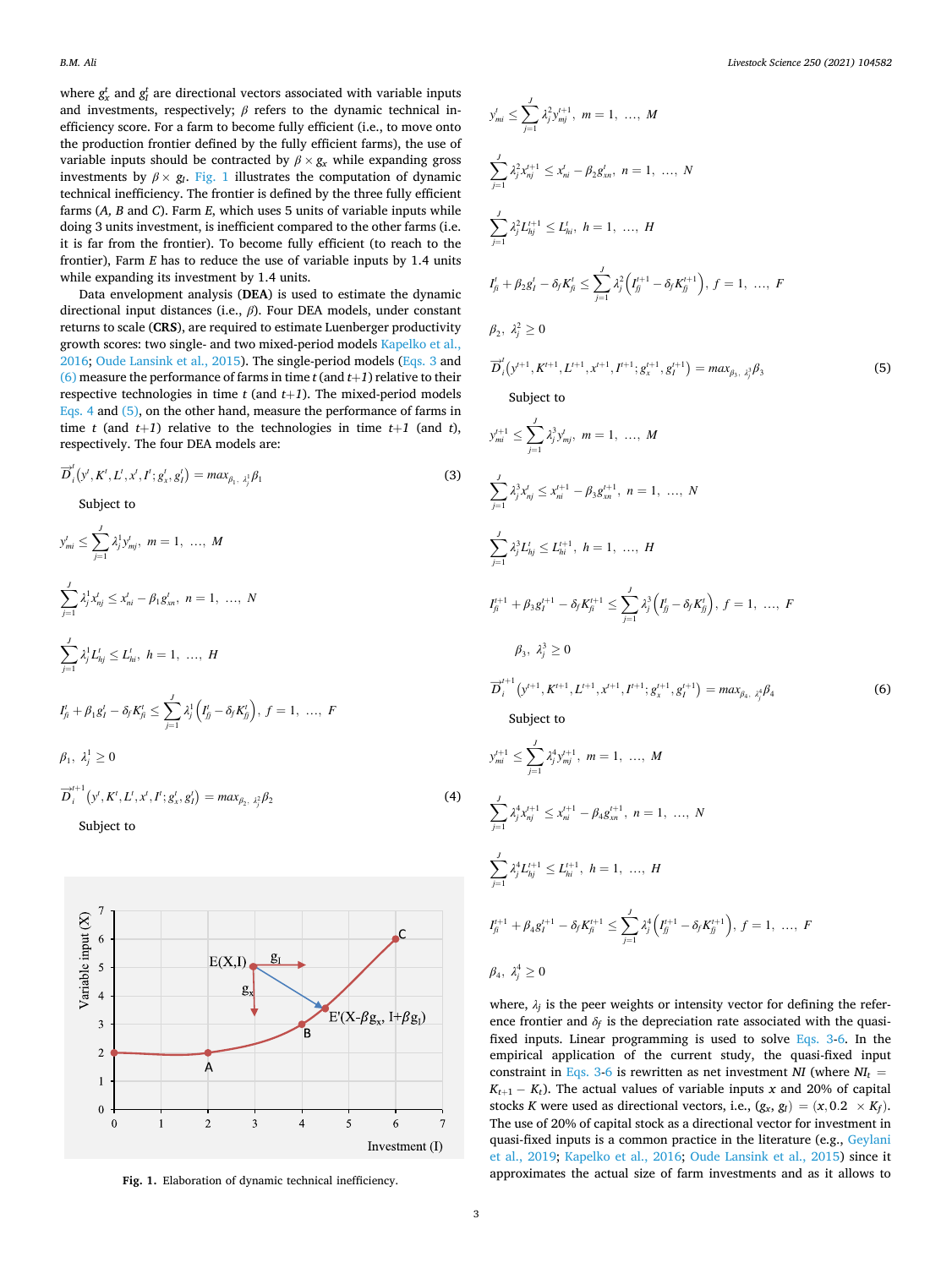<span id="page-3-0"></span>account for heterogeneity of investment between farms [\(Geylani et al.,](#page-8-0)  [2019\)](#page-8-0).

The Luenberger dynamic productivity change (**LPC**) can be calculated from the *β* estimates under CRS [Eqs. 3-\(6\)](#page-2-0) as ([Kapelko et al., 2016](#page-8-0); [Oude Lansink et al., 2015\)](#page-8-0):

$$
LPC = \frac{1}{2} * (\beta_2 - \beta_4 + \beta_1 - \beta_3)
$$
\n(7)

The dynamic LPC is computed as the arithmetic average of the productivity change measured by the technology at time  $t+1$  (the first two terms in Eq. 7) and the productivity change measured by the technology at time *t* (i.e. the last two terms in Eq. 7) ([Kapelko et al., 2016\)](#page-8-0). Positive (negative) value of LPC indicates growth (decline) in productivity between  $t$  and  $t+1$ . The *LPC* score can be decomposed into technical change<sup>3</sup>, technical inefficiency change<sup>4</sup> under variable returns to scale (**VRS**) and scale inefficiency change [\(Kapelko et al., 2016; Oude Lansink](#page-8-0)  [et al., 2015\)](#page-8-0)<sup>5</sup>. The dynamic technical inefficiency change measures the change in the position of a farm relative to the production technology (frontier) that is defined by the fully-efficient farms between two time periods whereas dynamic technical change measures the shift of the frontier between two time periods or over time. Dynamic scale inefficiency change measures the change in the optimality of the scale/size of operation between two time periods (i.e. operating at too large or too small farm size). The dynamic technical inefficiencies under VRS (i.e., *β*<sub>1,*VRS</sub>*, *β*<sub>4,*VRS*</sub>) can be estimated by adding a convexity restriction  $\sum_{j=1}^{J} \lambda_j^1$ </sub>  $= 1$  in [Eq. 3](#page-2-0) and  $\sum_{j=1}^{J} \lambda_j^4 = 1$  in Eq. 6.

The decomposition of *LPC* is as follow. First, *LPC* is decomposed into dynamic technical change (*TC*) and dynamic technical inefficiency change under CRS (*TIC<sub>CRS</sub>*):

$$
TC = \frac{1}{2} * (\beta_4 - \beta_3 + \beta_2 - \beta_1)
$$
 (8a)

$$
TIC_{CRS} = \beta_1 - \beta_4 \tag{8b}
$$

Then, *TIC<sub>CRS</sub>* can be decomposed into dynamic technical inefficiency change under VRS (*TIC<sub>VRS</sub>*) and dynamic scale inefficiency change (*SIC*) as:

$$
TIC_{VRS} = \beta_{1,VRS} - \beta_{4,VRS} \tag{9}
$$

$$
SIC = TIC_{CRS} - TIC_{VRS}
$$
\n(10)

## *2.2. System generalized method of moments estimator*

A second stage dynamic panel data regression model is used to explain variations in productivity growth and inefficiency scores over time within ones farm and across farms, and specifically, to measure the effect of longevity on dynamic productivity growth and its components. The model can be written as:

$$
y_{ii} = \alpha_{1i} + \alpha_{2i}t + \sum_{r=1}^{R} \gamma_{1r} y_{i,t-r} + \gamma_{2} L_{ii} + \sum_{k=1}^{K} \gamma_{3k} Z_{k,ii} + v_{ii}
$$
\n(11)

where  $y_{it}$  is dynamic productivity growth and its components for farm *i*  $(i = 1, 2, \ldots, N)$  in year  $t (t = 2, 3, \ldots, T);$   $\alpha_{1i}$  is farm fixed effect for farm  $i$ ;  $a_{2t}$  is a time dummies common to all farms;  $L_{it}$  is average cow longevity for farm  $i$  in year  $t$ ;  $Z_{k,i}$  is other explanatory variables (other than longevity) for farm *i* in year *t*;  $\gamma_1$ ,  $\gamma_2$  and  $\gamma_3$  are parameters to be estimated; *r* denotes number of lags for  $y_t$ ; and  $v_{it}$  is the error term that is independently and identically distributed: *vit* ∼ N(0*, σ*<sup>2</sup>). Average cow longevity is derived as [\(De Vries, 2017\)](#page-8-0):

$$
L_{it} = \text{Age at first calving}_{it} + 1/\text{Culling rate}_{it}
$$
 (12)

where *age at first calving* (years) and *culling rate* (decimal).

Other explanatory variables  $(Z_{j,i}$ ) in Eq. 11 refer to factors that were not considered during the estimation of the inefficiency scores, yet expected to influence the economic performance of farms directly or indirectly by affecting the reproductive and production performance of cows, and animal welfare as described in the following section. The time dummies are included in the model to capture year-specific idiosyncrasies (e.g., the 2008 financial crisis, volatility of input and milk prices) that would explain some of the variations in the productivity and inefficiencies of Dutch dairy farms. For example, the 2008 financial crisis, the substantial decrease in milk prices in 2008 and 2009 from the 2007 spike, and the commodity price volatility are some of the major events occurred within the study period (2007-2013), which might have significant effect on the productivity growth of Dutch specialized dairy farms.

Eq. 11 is estimated using the two-step Generalized Method of Moments (**GMM**) estimator, also called the system GMM estimator ([Are](#page-8-0)[llano and Bover, 1995](#page-8-0); [Blundell and Bond, 1998\)](#page-8-0). This estimator uses the lagged differences for the equation in levels, and the moment conditions of lagged levels as instruments for differenced equation. The process of differencing does not remove farm fixed effects *αi*, other time-invariant variables, and cross-farm variations in levels. However, the standard error estimates of a system GMM estimator suffer from downward bias in small samples as shown by [Windmeijer \(2005\)](#page-9-0) using Monte Carlo simulation. [Windmeijer \(2005\)](#page-9-0) proposed a method for estimating a finite-sample corrected standard errors. In the present study, the system GMM estimator with robust standard errors [\(Wind](#page-9-0)[meijer, 2005](#page-9-0)) is applied in STATA Version 13 (StataCorp LP, College Station, Texas, USA). Eq. 11 is fitted with one lag for the dependent variables<sup>6</sup>. The Arellano–Bond test for the presence of serial correlation (autocorrelation), and the Hansen test of over-identifying restrictions for the joint validity of instruments are applied.

## *2.3. Empirical Application*

The empirical application uses a dataset obtained from FLYNTH ([www.flynth.nl\)](http://www.flynth.nl), an accountancy firm. The dataset contains information on an unbalanced panel of 3,205 observations from 723 Dutch specialized dairy farms over the period 2007-2013 (where a farm is observed, on average, for at least four years). This sample size consists of only specialized dairy farms to reduce farm heterogeneity. A specialized farm is defined as a farm that obtains, on average, at least 85% of its total farm revenue from the sales of milk and milk products. Observations with complete data on all the variables of interest are considered. Since DEA models are known to be very sensitive to the presence of outliers, observations with outliers are removed from the sample by applying the [Banker and Chang \(2006\)](#page-8-0) super-efficiency procedure of detecting out-

<sup>&</sup>lt;sup>3</sup> Dynamic technical change refers to the change in productivity between two<br>time periods as a result of adoption of new technologies (innovations).

 $4$  A farm is said to be dynamic technically efficient if an increase in any output or an increase in any investment or a decrease in any input requires a reduction of at least one other output or investment, or an increase of at least one input.<br> $\frac{5}{10}$  A farm is considered as (dynamic) scale inefficient if an increase in any

output or an increase in any investment or a decrease in any input is possible by increasing or decreasing the scale of farm operation (i.e. farm size).

<sup>&</sup>lt;sup>6</sup> The models with one lag provide the best specification in terms of serial correlation and joint validity of instrument post estimation results (see the Results section).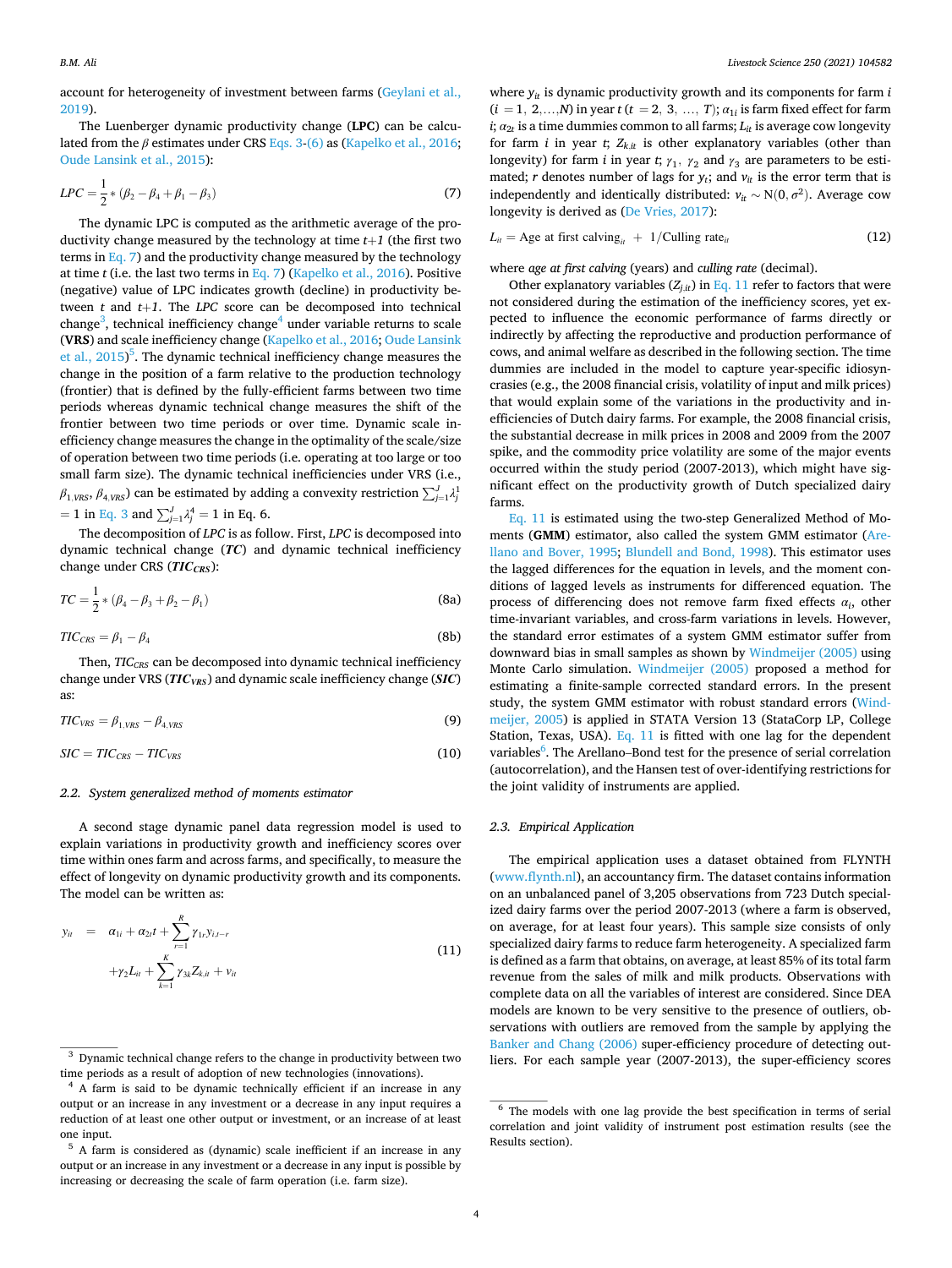were estimated. Farms with a super-efficiency score of greater than 1.3 were excluded<sup>7</sup>.

Two outputs, two variable inputs, two quasi-fixed inputs with their corresponding net investments and two fixed inputs are defined for the empirical application. The outputs are milk production and other outputs. Milk production is defined in kg as fat and protein corrected milk yield. Other output is measured as *revenues* (in euro) from other farm activities such as crop production and other livestock and livestock products (excluding milk). The two variable inputs are *feed* and *other variable inputs*, which are measured in euros. *Other variable inputs* are expenses on veterinary, energy, manure management, fertilizer, seed and other crop related expenses. The two quasi-fixed inputs are *capital*  and *breeding stock* expressed in euros. *Capital* refers to the book value of machinery and buildings. *Breeding stock* refers to the value of the breeding stock, which is measured as the market value of existing animals *plus* the purchase value of incoming animals *minus* the sales value of exiting animals<sup>8</sup>. Net investments (NI) associated with quasi-fixed inputs are derived from capital stocks as  $NI_t = K_{t+1} - K_t$  (where *t* refers to years, 2007-2014). The two fixed inputs are *labor* in annual working units and *land* in hectare. Since family members are the main source of labor in the sample farms, labor is considered as a fixed input. The variables that are measured in monetary units are deflated and expressed in constant 2010 prices. Using the [EUROSTAT \(2016\)](#page-8-0) database, producer price indices (**PPIs**) were used to derive the implicit quantities as the ratio between value and PPI. The implicit quantity of capital is computed using a Törnqvist price index (Balk and Diewert, [2001\)](#page-8-0).

In the second stage regression  $(Eq. 11)$  $(Eq. 11)$ , only factors that are related to the reproductive and production performance of cows, and animal welfare are included as explanatory variables. These factors were not included during the estimation of the inefficiency scores. However, they are expected to influence the economic performance of cows. The following explanatory variables were used in the model  $(Eq. 11)$  $(Eq. 11)$  $(Eq. 11)$ : longevity, time dummies, automated milking system (**AMS**), calving interval (**CI**), death rate of cows, death rate of calves within two weeks after birth and access to grazing. Due to lack of data, other socioeconomic variables (e.g., farming experience, subsidies, education level, off-farm income) are not included in the model. The effects of these omitted variables on productivity growth is captured by the error term. Subsequently, the problem of endogeneity due to omitted-variable bias is taken into account by the use of system GMM estimator.

Longevity may have both a positive and negative effect on farm's economic performance: (i) it reduces replacement cost and increase the number of cow's lactation per cow's lifetime (positive effect), and (ii) it increases the opportunity cost of herd genetic improvement following from the forgone performance from not replacing old cows with genetically superior heifers (negative effect). Moreover, an increased longevity is associated with improved animal welfare and reduced environmental footprints, which may have a positive association with farm performance through reducing health and environmental management costs. The average longevity across farms and years is 5.93 years for the sample Dutch specialized dairy farms. For an average Holstein Friesian Dutch dairy cow in 2013, the average actual age (i.e., a proxy for longevity) was 5.89 years ([CRV, 2012](#page-8-0)). The natural logarithm of longevity is used in the empirical application. A longer CI increases the unproductive days of a cow and probably expenses associated with unsuccessful mating. As a result, a longer CI is expected to raise farms'

inefficiency and reduce farm's productivity. [Lawson et al. \(2004\)](#page-8-0)  showed that, using a 1998 dataset for Danish dairy farms, an increase in CI by 1 month increases the technical inefficiency of farms by 0.01. [Allendorf and Wettemann \(2015\)](#page-8-0) also reported that a longer CI increases the technical inefficiency of German dairy farms. The average CI across farms and years is 414 days per cow for the sample Dutch specialized dairy farms. AMS is included since it influences cows' performance and welfare. [Jacobs and Siegford \(2012\)](#page-8-0) stated that AMS has "the potential to increase milk production by up to 12%, decrease labor by as much as 18%, and simultaneously improve dairy cow welfare by allowing cows to choose when to be milked". The use of AMS is often combined with sensors. These sensors and data analysis programs in AMS improves farm management and performance via detection of estrus, abnormal milk, mastitis and other health parameters [\(Jacobs and Siegford, 2012](#page-8-0)). Moreover, the use of AMS is also positively associated with farmers' job satisfaction ([Hansen and Stræte, 2020\)](#page-8-0). In the application, a dummy variable with values of 1 for the use of AMS and 0 otherwise is used. On average, about 15% of the observations (per year across farms) used AMS during the sample period. The loss of calves is expected to negatively affect farm's productivity and efficiency since it reduces 'other farm outputs' and raises replacement cost. The loss of female calves affects rearing of replacement within a farm, and thereby increase replacement cost. The average death rate of calves across the sample farms and years was about 10% for the Dutch specialized dairy farms. Loss of cows reduces farm productivity per cow (i.e., it increases cost of production per cow while reducing farm revenue per cow). Loss of a cow at its prime production life time is a huge loss for farms. Moreover, it raises replacement investment and thereby affects farm's performance. [Allendorf and Wettemann \(2015\)](#page-8-0) reported that a higher death rate of cows and a higher replacement rate increase the technical inefficiency of German farms. The average death rate of cows across the sample farms and years was 3.3% for the Dutch specialized dairy farms. Access to pasture is regarded as very relevant to improve animal welfare. Access to longer grazing periods is associated with improved cow welfare through reduced lameness and leg injuries ([Meul et al., 2012;](#page-8-0) [von Keyserlingk](#page-9-0)  [et al. 2009](#page-9-0)). [Meul et al. \(2012\)](#page-8-0) reported that the percentage of cows with lesions and lame cows was negatively associated with the duration of grazing period for Flemish dairy farms. In the present study, a dummy with values 1 for access to grazing, and 0 for zero-grazing is used. On average, about 81% of the sample Dutch dairy farms had access to grazing during the sample period. [Table 1](#page-5-0) presents the descriptive statistics of all the variables used in the analysis.

# **3. Results and discussion**

## *3.1. Dynamic technical inefficiency scores*

The average dynamic technical inefficiency scores over the period 2007-2013 is presented in [Table 2](#page-5-0) under both CRS and VRS technologies. The average dynamic technical inefficiency score under the VRS technology is 27% per year. This implies that if the farms were fully efficient over the sample period in the use of variable inputs and doing investments, *ceteris paribus*, they would have reduced the use of *feed* and *other variable inputs* by 27% while expanding their *investments in capital*  and *breeding stocks* by 5.4% of the values of the capital stocks ( $= 0.2 \times$ 

27%). That is, farms could have produced the same levels of outputs (i. e., *fat and protein corrected milk* and *other outputs*) by using the same amounts of fixed inputs (i.e., land and labor) while reducing the amounts of variable inputs needed (by 27%) and simultaneously increasing investments in quasi-fixed inputs (by 5.4% of the capital stocks).

The average technical inefficiency scores of this study are within the available scores in the literature. [Skevas and Oude Lansink \(2020\)](#page-8-0) 

According to [Banker and Chang \(2006,](#page-8-0) p. 1317), '... the use of a more stringent screen level such as 1 is likely to misclassify many uncontaminated efficient observations as outliers, while the use of a less stringent screen level

such as 1.6 or greater may fail to remove many contaminated observations'.<br><sup>8</sup> It is assumed that the livestock value represent the value of the breeding stock since the sample farms are specialised dairy farms, where at least 85% of the total farm revenue is obtained from milk production.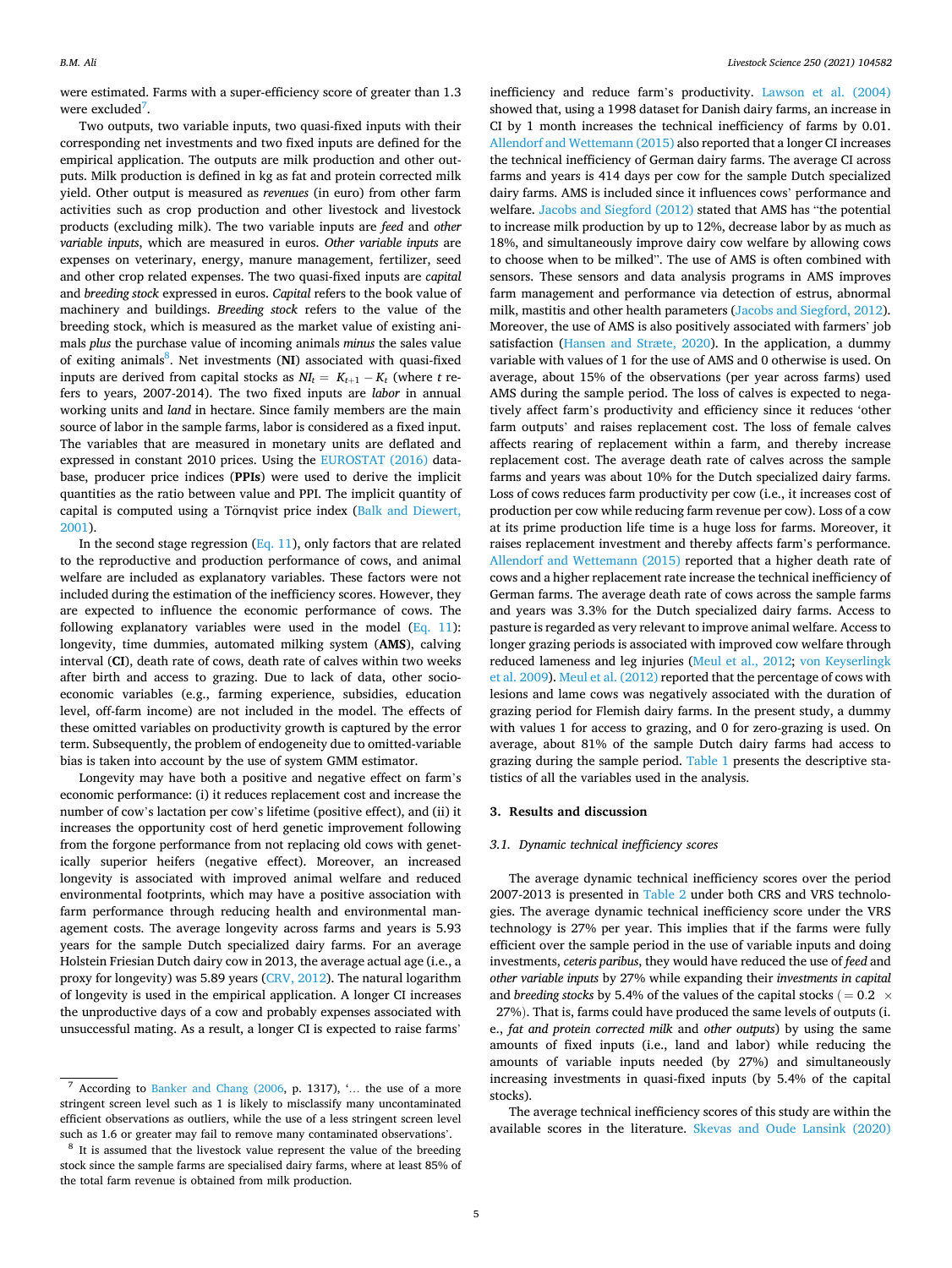#### <span id="page-5-0"></span>**Table 1**

Descriptive statistics of variables for Dutch specialized dairy farms over the period 2007-2014.

| Variables                                                                    | Mean   | Std.<br>dev. | Minimum   | Maximum |
|------------------------------------------------------------------------------|--------|--------------|-----------|---------|
| Quantities                                                                   |        |              |           |         |
| Protein and fat corrected milk<br>(kg)                                       | 735003 | 329625       | 116582    | 2887738 |
| Other output (constant 2010 $\epsilon$ ) <sup>†</sup>                        | 22145  | 11763        | 2424      | 97146   |
| Feed (constant 2010 $\epsilon$ ) <sup>†</sup>                                | 51328  | 26923        | 4214      | 257999  |
| Other variable inputs (constant<br>$2010 \text{ } \epsilon$ <sup>t</sup>     | 43986  | 32459        | 2379      | 368217  |
| Land (ha)                                                                    | 46     | 20           | 9         | 194     |
| Labour (AWU)                                                                 | 1.7    | 0.6          | 0.8       | 5.0     |
| Capital (constant 2010 $\epsilon$ ) <sup>†</sup>                             | 352020 | 295165       | 12493     | 2214533 |
| Breeding stock (constant 2010 $\epsilon$ ) <sup>†</sup>                      | 79818  | 36435        | 13825     | 356374  |
| Net investment in capital<br>(constant 2010 $\epsilon$ ) <sup>†</sup>        | 24201  | 127204       | $-869903$ | 1439531 |
| Net investment in breeding stock<br>(constant 2010 $\epsilon$ ) <sup>†</sup> | 4400   | 11612        | -76891    | 90824   |
| Cow $(\#)$                                                                   | 83     | 36           | 16        | 387     |
| Prices                                                                       |        |              |           |         |
| Other output                                                                 | 1.081  | 0.101        | 0.898     | 1.202   |
| Feed                                                                         | 1.192  | 0.152        | 0.997     | 1.378   |
| Other variable inputs                                                        | 1.055  | 0.046        | 0.989     | 1.097   |
| Capital                                                                      | 0.987  | 0.011        | 0.972     | 1.000   |
| Breeding stock                                                               | 1.126  | 0.107        | 1.000     | 1.288   |
| Second-stage variables                                                       |        |              |           |         |
| Calving interval (days)                                                      | 414.02 | 29.91        | 356.00    | 996.00  |
| Automatic milking robot; dummy<br>$(Yes=1, No=0)$                            | 0.15   | 0.36         | 0.00      | 1.00    |
| Death rate of calves within two<br>weeks after birth (%)                     | 9.91   | 5.29         | 0.00      | 46.00   |
| Death rate of cows (%)                                                       | 3.30   | 2.81         | 0.00      | 30.00   |
| Grazing; dummy (Yes=1, No=0)                                                 | 0.81   | 0.39         | 0.00      | 1.00    |
| Culling rate (%)                                                             | 26.24  | 7.13         | 2.00      | 61.00   |
| Age at first calving (years)                                                 | 2.02   | 0.07         | 1.09      | 3.05    |
| Longevity <sup>‡</sup>                                                       | 5.93   | 1.70         | 3.38      | 52.08   |

† Implicit quantities.‡ Estimated within the dataset from *age at first calving*  (years) and *culling rate* (decimal) using [Eq. 12](#page-3-0).

## **Table 2**

Average dynamic technical inefficiency (TI) scores over 2007-2013 for Dutch specialized dairy farms.

|         | Dynamic TI under CRS<br>technology <sup>1</sup> |           | Dynamic TI under VRS<br>technology $\frac{1}{x}$ |           |  |
|---------|-------------------------------------------------|-----------|--------------------------------------------------|-----------|--|
| Year    | Mean                                            | Std. dev. | Mean                                             | Std. dev. |  |
| 2007    | 0.2596                                          | 0.1174    | 0.2362                                           | 0.1170    |  |
| 2008    | 0.2630                                          | 0.1205    | 0.2408                                           | 0.1203    |  |
| 2009    | 0.2873                                          | 0.1050    | 0.2617                                           | 0.1142    |  |
| 2010    | 0.3283                                          | 0.0915    | 0.3140                                           | 0.1012    |  |
| 2011    | 0.2837                                          | 0.1205    | 0.2733                                           | 0.1247    |  |
| 2012    | 0.2721                                          | 0.1125    | 0.2661                                           | 0.1159    |  |
| 2013    | 0.2711                                          | 0.1029    | 0.2622                                           | 0.1069    |  |
| Average | 0.2830                                          | 0.1109    | 0.2691                                           | 0.1158    |  |

† CRS, Constant returns to scale.

‡ VRS, Variable returns to scale.

reported an average dynamic technical inefficiency score of 22% per year for Dutch specialized dairy farms<sup>9</sup> over the period 2009-2016. [Skevas et al. \(2018\)](#page-8-0), using a Stochastic Frontier Analysis (SFA)

technique, reported an average annual dynamic technical inefficiency score of 35% for German dairy farms over the period 2001-2009. Both our sample period (2007-2013) and average inefficiency score (27%) are within the sample periods and average inefficiency scores of [Skevas](#page-8-0)  [et al. \(2018\)](#page-8-0), and [Skevas and Oude Lansink \(2020\).](#page-8-0) [Steeneveld et al.](#page-8-0)   $(2012)$  reported an average static<sup>10</sup> technical inefficiency score of 24% and 22%, respectively, for Dutch dairy farms with and without AMS for the production year 2010. In the present study, the 2010 average dynamic technical inefficiency score is 31% (under VRS). The difference from the current study's result might be due to differences in sample farms and the models employed (dynamic vs static). [Serra et al. \(2011\)](#page-8-0)  measured the inefficiency of Dutch dairy farms over the period 1995-2005 using the SFA method, and reported an average annual dynamic technical inefficiency score of 10.4%. The lower inefficiency scores of [Serra et al. \(2011\)](#page-8-0) compared to the results of the current study could be explained by the differences in the sample periods (1995-2005 vs 2007-2013) and the models used (SFA vs DEA).

## *3.2. Decomposition of Luenberger dynamic productivity change*

[Table 3](#page-6-0) presents the results of the decomposition of the Luenberger dynamic productivity change into technical change, technical inefficiency change and scale inefficiency change. The average productivity growth of Dutch specialized dairy farms was 1.0% per year during the sample period [\(Table 3\)](#page-6-0). This growth is comprised of technical change of 0.5% per year, scale inefficiency change of 0.4% per year and technical inefficiency change of 0.2% per year. The average dynamic productivity growth rate of 1.0% implies that, *ceteris paribus,* the use of *feed* and *other variable inputs* has reduced on average by 1.0% per year while expanding annual *investments in capital* and *breeding stock* by 0.2% of the capital stocks during the sample period. On average, technical change accounted for about 47% of the 1% annual productivity growth while scale inefficiency change accounted for about 39% of this growth. The average scale inefficiency change of 0.4% per year implies that productivity has increased as a result of improvement in the optimal scale of operation (by increasing or decreasing the farm size). The contribution of technical inefficiency change (0.2%) to productivity growth (1.0%) is very small despite the average technical inefficiency of Dutch specialized dairy farms being close to 30% per year. This implies that Dutch dairy farms have a potential to raise productivity growth by reducing technical inefficiency through improved management and utilization of available resources.

The main driver of the fluctuation in productivity change was fluctuation in technical change during the sample period ([Figure 2\)](#page-6-0). This might be due to volatility of milk and input prices. For example, [Oude](#page-8-0)  [Lansink et al. \(2015\)](#page-8-0) stated that milk price fluctuations 'may explain the difficulties of producers to allocate resources efficiently from a technical and economic point of view in the long-run'. The negative correlation between milk price fluctuation and dynamic productivity growth $11$  implies that 'farmers are conservative (pessimistic) regarding price expectations and they devise production structures that are optimal in low price frameworks' ([Oude Lansink et al., 2015](#page-8-0)). As a result, farmers' behavior is more conducive for achieving productivity growth during low milk price years than high price years.

The result of the current study for the average productivity growth (1.0% per year) is lower compared to results in the literature. By using the Luenberger dynamic productivity indicator as in the current study, [Oude Lansink et al. \(2015\)](#page-8-0) reported an average productivity growth of 1.5% per year for Dutch dairy farms over 1995-2005. [Skevas et al.](#page-8-0) 

<sup>&</sup>lt;sup>9</sup> In [Skevas and Oude Lansink \(2020\),](#page-8-0) a specialised dairy farm refers to a farm whose revenues from sales of milk, milk products, and turnover and growth of cattle account for at least 67% of its total revenues, whereas in our study it is defined as a farm that obtains at least 85% of its total farm revenue from sales of milk and milk products.

<sup>&</sup>lt;sup>10</sup> Unlike dynamic inefficiency scores, static scores are derived without accounting for the intertemporal linkages of farm decisions and the associated adjustment costs of investments in quasi-fixed inputs.  $\,^{11}$  In the present study, the correlation between dynamic productivity growth

and milk price index was -33% during the sample period.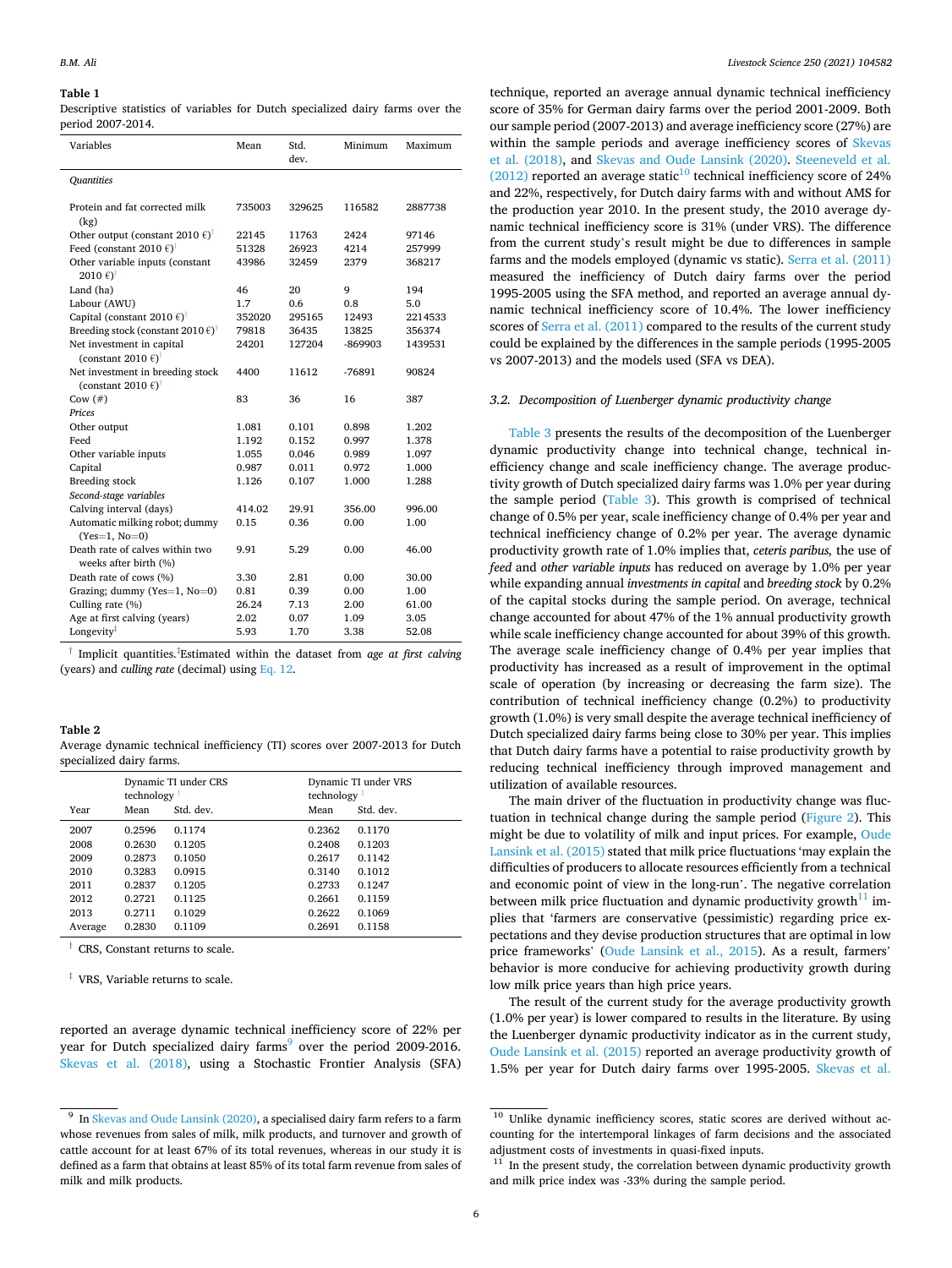<span id="page-6-0"></span>**Table 3** 

|  |  | Decomposition of Luenberger dynamic productivity change for Dutch specialized dairy farms over the period 2007 to 2013. |
|--|--|-------------------------------------------------------------------------------------------------------------------------|
|  |  |                                                                                                                         |

|           | <b>LPC</b> |           | TC        |           | <b>TIC VRS</b> <sup>3</sup> |           | <b>SIC</b> |           |
|-----------|------------|-----------|-----------|-----------|-----------------------------|-----------|------------|-----------|
|           | Mean       | Std. dev. | Mean      | Std. dev. | Mean                        | Std. dev. | Mean       | Std. dev. |
| 2007/2008 | $-0.0578$  | 0.050     | $-0.0369$ | 0.105     | $-0.0279$                   | 0.119     | 0.0070     | 0.036     |
| 2008/2009 | 0.0407     | 0.051     | 0.0461    | 0.097     | $-0.0181$                   | 0.099     | 0.0128     | 0.025     |
| 2009/2010 | 0.1203     | 0.046     | 0.0751    | 0.098     | 0.0394                      | 0.111     | 0.0058     | 0.027     |
| 2010/2011 | $-0.0603$  | 0.041     | $-0.0519$ | 0.106     | $-0.0088$                   | 0.110     | 0.0004     | 0.021     |
| 2011/2012 | $-0.0328$  | 0.042     | $-0.0184$ | 0.101     | $-0.0148$                   | 0.110     | 0.0004     | 0.014     |
| 2012/2013 | 0.0354     | 0.040     | 0.0087    | 0.103     | 0.0258                      | 0.110     | 0.0009     | 0.013     |
| Average   | 0.0101     | 0.076     | 0.0047    | 0.110     | 0.0015                      | 0.111     | 0.0039     | 0.022     |

† Luenberger productivity change.

‡ Technical change.

- $§$  Technical inefficiency change under variable returns to scale.
- ¶ Scale inefficiency change.



**Fig. 2.** Decomposition of Luenberger productivity change over the period between 2007/08 and 2012/13.

[\(2018\),](#page-8-0) by employing a dynamic SFA, reported an average annual productivity growth of 1.7% (technical change of 1.9%, technical efficiency change of -0.2% and scale effect of 0.1%) for German dairy farms over 2001-2009. [Brümmer et al. \(2002\)](#page-8-0) also reported an average productivity growth of 2.9% per year for Dutch dairy farms over the period 1991-1994 using a static model. This growth was as a result of technical change of 0.5%, technical efficiency change of 0.6% and scale effect of 0.2%, whereas the respective values from the current study's dynamic model for Dutch dairy farms over the period 2007-2013 are 0.5%, 0.2% and 0.4%. These differences between the results of [Brümmer et al.](#page-8-0)  [\(2002\)](#page-8-0) and the current study could be explained by the differences in the models used (static vs dynamic) and the sample periods (1991-1994 vs 2007-2013). Moreover, in the current study, the sample consists of only specialized dairy farms, where at least 85% of farm's revenue is from milk. This could also be one of the reasons for the lower average productivity growth of the current study compared to the results from the literature.

## *3.3. Effect of cow longevity on dynamic productivity change and its components*

Table 4 presents the estimation results of the two-step GMM for measuring the effect of cow longevity on dynamic productivity change and its components. Table 4 also reports the post estimation diagnostic test results (i.e., Wald test for the joint significance of the explanatory variables included in the model, the Arellano–Bond test for the presence of first- and second-order autocorrelation, and the Hansen test for the

# **Table 4**

Effect of cow longevity on dynamic productivity change and its components over 2007-2013 for Dutch specialized dairy farms<sup>a</sup>.

|                                                                                  | $LPC^{\dagger}$ | TC           | TIC VRS <sup>†</sup> | SIC          |  |  |  |
|----------------------------------------------------------------------------------|-----------------|--------------|----------------------|--------------|--|--|--|
| Farm fixed effect                                                                | $-0.0308$       | $-0.5824**$  | $0.4903*$            | $0.0477*$    |  |  |  |
| First lag of<br>dependent<br>variable                                            | $-0.3872***$    | $-0.5224***$ | $-0.5107***$         | $-0.2028***$ |  |  |  |
| Dummy 2009                                                                       | $-0.0077**$     | $0.0308***$  | $-0.0573***$         | $0.0125***$  |  |  |  |
| Dummy 2010                                                                       | $0.1163***$     | $0.1155***$  | 0.0012               | $0.0056***$  |  |  |  |
| Dummy_2011                                                                       | $-0.0354***$    | $-0.0076$    | $-0.0090$            | $-0.0005$    |  |  |  |
| Dummy 2012                                                                       | $-0.0769***$    | $-0.0496***$ | $-0.0304***$         | $-0.0006$    |  |  |  |
| ln(longevity)                                                                    | $0.0133***$     | $0.0474***$  | $-0.0353***$         | $-0.0009$    |  |  |  |
| Calving interval                                                                 | 0.0047          | 0.0795       | $-0.0651$            | $-0.0075*$   |  |  |  |
| Automatic milking<br>system                                                      | 0.0011          | $-0.0009$    | $-0.0010$            | $0.0019*$    |  |  |  |
| Death rate of calves                                                             | 0.0002          | 0.0003       | $-0.0001$            | 0.0000       |  |  |  |
| Death rate of cows                                                               | $0.0008**$      | $0.0019**$   | $-0.0011$            | 0.0001       |  |  |  |
| Access of grazing                                                                | $-0.0026$       | 0.0061       | $-0.0078$            | $-0.0001$    |  |  |  |
| Post estimation diagnostic test results <sup>1</sup>                             |                 |              |                      |              |  |  |  |
| Wald Test <sup>§</sup>                                                           | 6082.840***     | 1386.110***  | 781.600***           | 83.420***    |  |  |  |
| Arellano-Bond Test<br>for $AR(1)$ <sup><math>\overline{\phantom{a}}</math></sup> | 0.000           | 0.000        | 0.000                | 0.001        |  |  |  |
| Arellano-Bond Test<br>for $AR(2)$ <sup><math>\overline{\phantom{a}}</math></sup> | 0.236           | 0.000        | 0.000                | 0.380        |  |  |  |
| Hansen Test                                                                      | 0.825           | 0.309        | 0.347                | 0.981        |  |  |  |

<sup>a</sup> The models are fitted using one lag for dynamic productivity change and its components (i.e., the dependent variable) and estimated using system GMM with [Windmeijer \(2005\)](#page-9-0) corrected standard errors. \*\*\*, \*\* and \* denote statistical significance at the critical 1%, 5% and 10% levels, respectively.

† LPC, Luenberger productivity change. TC, Technical change. TIC\_VRS, Technical inefficiency change under variable returns to scale. SIC, Scale inefficiency change.

 $\ddot{\text{ } }$  The number of observations, farms and instruments used in the models are 2078, 659 and 13, respectively.

§ The null hypothesis of the Wald test: the coefficients of the explanatory variables in the model are equal to zero.

 $^\P$  In the Arellano-Bond test for first- (AR(1)) and second-order autocorrelation (AR(2)), and for the Hansen test of the joint validity of instruments, p-values are reported. The null hypotheses of the Arellano-Bond test for is: no autocorrelation. The null hypothesis of the Hansen test is: overidentifying restrictions are jointly valid.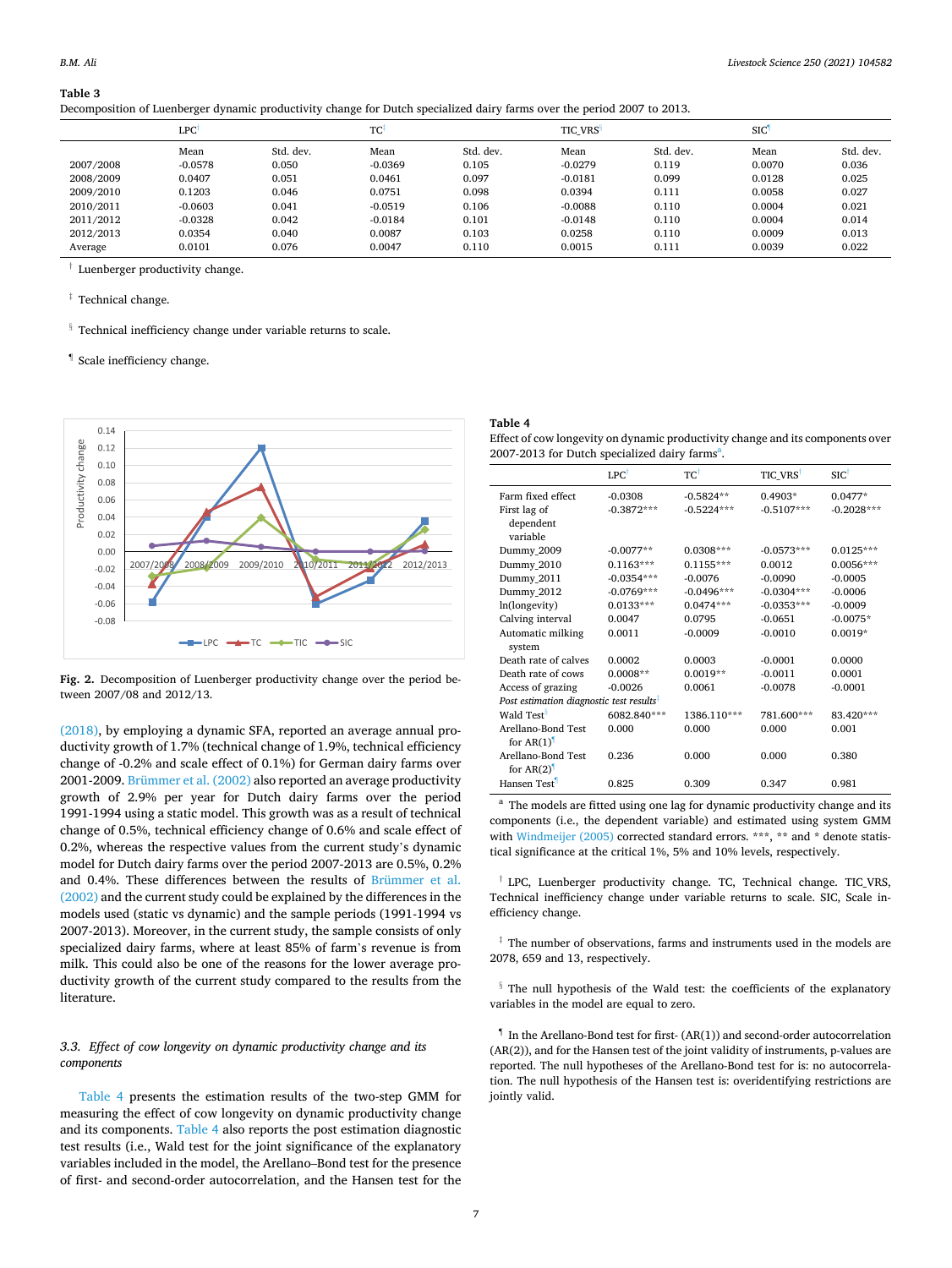joint validity of instruments). The Wald chi-squared test results show that longevity and the other explanatory variables included in the models are statistically significant, at the critical 1% level, in jointly explaining the variations in dynamic productivity change and its components. Although the Arellano–Bond test results show that there is a first-order autocorrelation, the null hypothesis of no second-order autocorrelation is not rejected at the critical 10% level (i.e., there is no problem of second-order serial correlation) for dynamic productivity change<sup>12</sup>. The Hansen test results also show that the instruments used in the model are jointly valid.

The first lag of dynamic productivity growth is statistically significant in explaining the variations in dynamic productivity growth, implying the persistent nature of productivity. That is, farms with a productivity decline last year would observe more productivity decline in the current production period. Similarly, farms that were inefficient last year would become more inefficient in the current production period. All, but the 2010, time dummies have negative associations with productivity growth (i.e., farms' productivity growth declined by about 0.008 to 0.077 in each year compared to the 2007 reference year). However, the 2010 time dummy has a positive association with productivity growth and its components (i.e., compared to the 2007 reference year, farms' productivity growth increased by 11.6% in 2010, mainly attributed to technical progress). This might be due to the increase in milk price in 2010 from the 2009 drop, which could have encouraged farms to invest in technologies (that led to technical progress) and to adjust their size of operations (that led to reduced scale inefficiency).

Increased longevity has a positive and statistically significant, at the critical 1% level, association with dynamic productivity growth of Dutch specialized dairy farms. A 1% increase in average longevity is associated with a 0.013 increase in dynamic productivity growth, due to the positive relationship between longevity and technical change. A 1% increase in average longevity is associated with a 0.047 increase in dynamic technical change, implying that farms with increased longevity are also those farms that achieved technical progress during the sample period. However, increased longevity has a statistically significant negative, at the critical 1% level, association with dynamic technical inefficiency change during the sample period. This implies that farms with more old cows are less efficient in utilizing their resources. This might follow from the reduced milk productivity of old cows per unit of inputs (e.g., feed, energy) used. Although [Lawson et al. \(2004\)](#page-8-0) found a positive relationship between replacement rate (which implies reduced longevity) and static technical inefficiency scores for Danish dairy farms, the relationship was not statistically significant. However, [Allendorf and](#page-8-0)  [Wettemann \(2015\)](#page-8-0) reported that a 1% increase in average replacement rate (which implies reduced longevity) led to a 0.0087 increase in the static technical inefficiency scores for German dairy farms. Both results are not directly comparable with the current study due to differences in the modelling approach (dynamic vs static) and sample periods used. In the current study, the association between longevity and scale inefficiency change was not statistically significant.

An increase in CI has a statistically significant negative, at the critical 10% level, association with scale inefficiency change. An increase in CI by 1-d is associated with a 0.008 decrease in dynamic scale inefficiency change (i.e., CI is positively associated with scale inefficiency). Although statistically insignificant, CI has also a negative association with technical inefficiency change (i.e., a 1-d increase in average CI is associated with a 0.065 increase in technical inefficiency). Similarly, [Lawson et al.](#page-8-0)  [\(2004\)](#page-8-0) did not found a statistically significant relationship between CI

and static technical inefficiency of Danish dairy farms. However, [Allendorf and Wettemann \(2015\)](#page-8-0) reported that an increase in average CI by 1-d led to a 0.0016 increase in the static technical inefficiency of German dairy farms during 2007/08-2011/12. Both results are not directly comparable with current study due to differences in the modelling approach (dynamic vs static) and sample periods used.

The use of AMS has a positive, although not statistically significant, effect on dynamic productivity growth of Dutch specialized farms during the sample period. This positive association was the result of its positive effect on scale inefficiency change. Farms that use AMS are more likely to operate in an optimal scale of operation (i.e., scale inefficiency of farms with AMS is lower by 0.002 than farms without AMS). The use of AMS does not have a statistically significant effect on dynamic technical change and technical inefficiency change. In line with our result, [Stee](#page-8-0)[neveld et al. \(2012\)](#page-8-0) reported, using a 2010 dataset, the absence of a statistically significant difference in the static technical inefficiency of Dutch dairy farms with and without AMS although the farms with AMS had a slightly higher technical inefficiency (24% vs 22%).

The loss of cows has a positive association with dynamic productivity growth and technical change of Dutch specialized dairy farms during the sample period. An increase in cow death rate by 1% is associated with a 0.001 and 0.002 increase in productivity growth and technical change, respectively. This positive association might be attributable to the use of genetically superior replacement heifers (in place of the dead cows) that would led to technical progress. Although statistically insignificant, an increase in cow death rate is associated with an increase in dynamic technical inefficiency. [Allendorf and Wettemann \(2015\)](#page-8-0) also reported that a 1% increase in the death rate of cows increases the mean static technical inefficiency of German dairy farms by 0.012 and 0.015 under CRS and VRS technologies, respectively. The results of [Allendorf and](#page-8-0)  [Wettemann \(2015\)](#page-8-0) are not directly comparable with the current study due to differences in the modelling approach (dynamic vs static) and sample periods used.

The results also show that access to grazing has a negative association with dynamic productivity growth and technical inefficiency change even though the associations are not statistically significant ([Table 4](#page-6-0)). Farms with access to grazing have higher technical inefficiency (0.008) than farms with zero-grazing. This may imply the trade-off between economic performance and animal welfare (since access to grazing is associated with reduced lameness, leg injuries, and improved animal welfare (e.g., [Meul et al., 2012\)](#page-8-0)). Similarly, [Allendorf](#page-8-0)  [and Wettemann \(2015\)](#page-8-0) did not found a statistically significant difference in the technical efficiency scores of German dairy farms with and without access to grazing.

The current study employed a seven years panel data, which is too short to fully capture the effect of longevity on farm productivity and inefficiency changes by accounting for the economic trade-off between increased longevity and herd genetic improvement. Future studies could implement the procedure using long panel data and by including socioeconomic variables in the second stage regression analysis to precisely estimate the effect of longevity.

## **4. Conclusions**

Improving technical efficiency, i.e., producing the maximum possible outputs with the lowest possible inputs, is critical for farms to compete in the global market and comply with the ever stringent environmental and societal requirements of farming. Cow longevity is recognized as an important trait to improve farm economic performance while concurrently reducing environmental and societal impacts. However, there is an economic trade-off between longevity and herd genetic improvement. Increased longevity increases genetic lag that implies higher opportunity costs associated with the forgone farm performance as a result of not using genetically superior replacements. This economic trade-off and the heterogeneity of farms' preferences for longevity may influence dairy farms' productivity growth and

 $12$  The same model structure used for the dynamic productivity change is fitted for its components (i.e., technical change, and technical and scale inefficiency changes). As a result, the post-estimation results show the presence of secondorder autocorrelation for technical change and technical inefficiency change models [\(Table 4](#page-6-0)).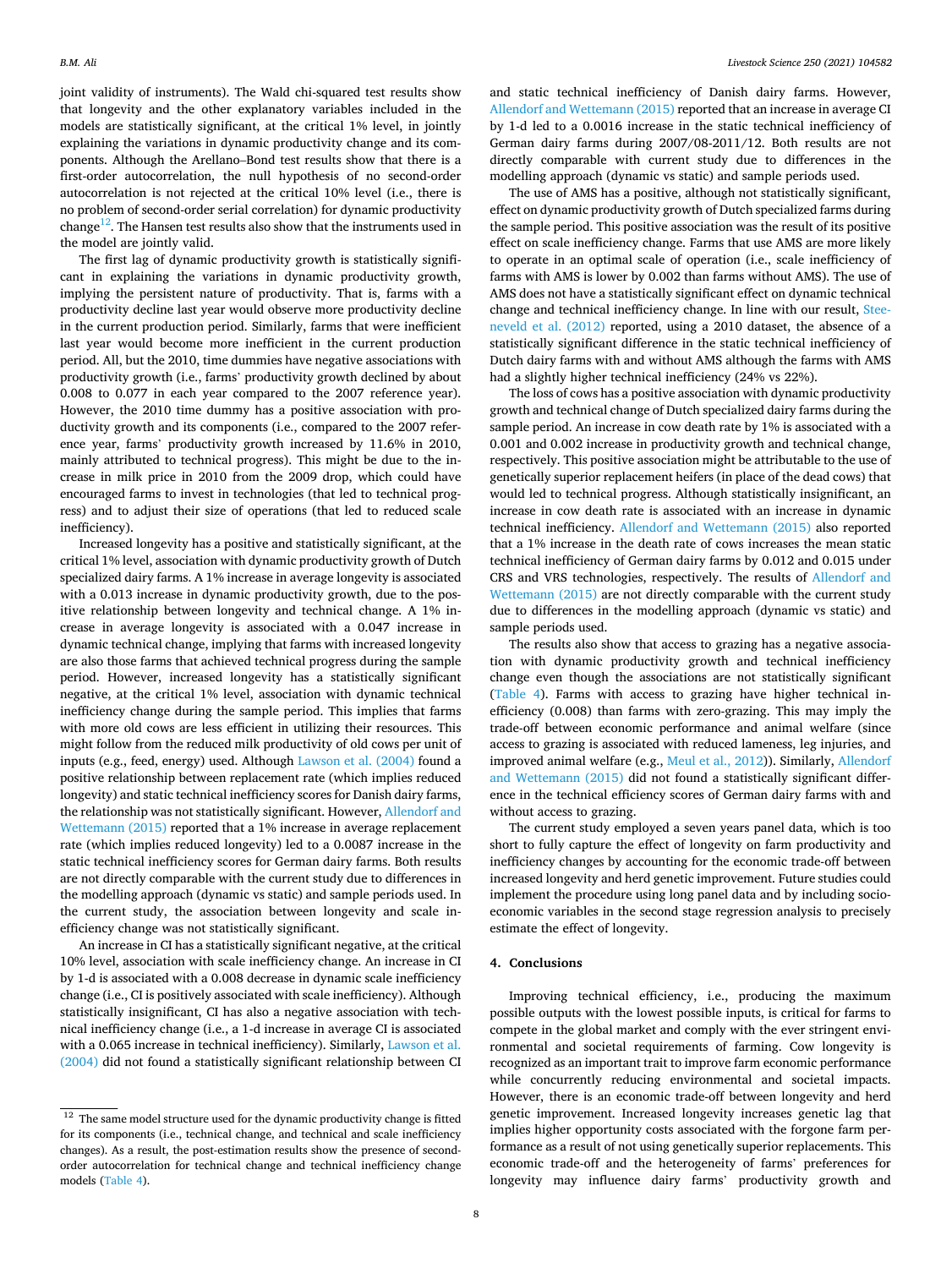<span id="page-8-0"></span>inefficiency over time. This study used a panel data of 723 Dutch specialized dairy farms over 2007-2013 to empirically measure the effect of longevity on dynamic productivity change and its components (technical change, and technical and scale inefficiency changes). The productivity growth estimates were, first, obtained and decomposed using the Luenberger dynamic productivity measure. Then, the estimates were regressed on longevity and other explanatory factors using dynamic panel data model (i.e., system GMM). Results show that the average dynamic productivity growth of Dutch specialized farms was 1.1% per year, comprising of technical change (0.5%), scale inefficiency change (0.4%) and technical inefficiency change (0.2%). The contribution of technical inefficiency change to productivity growth is very small despite the average technical inefficiency of Dutch specialized dairy farms being close to 30% per year. This implies that Dutch dairy farms have a potential to raise productivity growth by reducing technical inefficiency through improved management and utilization of resources. Increased longevity is found to have a positive and statistically significant association with productivity growth and technical change, implying that farms with more matured cows are also those farms that recorded increased productivity through technical progress. However, increased longevity has a negative association with technical inefficiency change, which might follow from the reduced milk productivity of old cows per unit of inputs used.

#### **Author statement**

Beshir Ali: Conceptualization, Methodology, Software, Data curation, Formal analysis, Writing- Original draft preparation, Writing-Reviewing and Editing.

## **Declaration of Competing Interest**

The author has no conflicts of interest to declare.

## **Acknowledgement**

FLYNTH is gratefully acknowledged for providing the data used in this study. The author is also grateful to Alfons Oude Lansink for his valuable inputs on an initial draft of the paper.

#### **References**

- Ali, B.M., de Mey, Y., Lansink, A.G.O., 2021. The effect of farm genetics expenses on dynamic productivity growth. Eur. J. Oper. Res. 290, 701–717. [https://doi.org/](https://doi.org/10.1016/j.ejor.2020.08.030)  [10.1016/j.ejor.2020.08.030](https://doi.org/10.1016/j.ejor.2020.08.030).
- Allendorf, J.J., Wettemann, P.J.C., 2015. Does animal welfare influence dairy farm efficiency? A two-stage approach. J. Dairy Sci. 98, 7730-7740. https://doi.org/ [10.3168/jds.2015-9390.](https://doi.org/10.3168/jds.2015-9390)
- Arellano, M., Bover, O., 1995. Another look at the instrumental variable estimation of error-components models. J. Econom. 68, 29–51. [https://doi.org/10.1016/0304-](https://doi.org/10.1016/0304-4076(94)01642-D)  [4076\(94\)01642-D](https://doi.org/10.1016/0304-4076(94)01642-D).
- Atsbeha, D.M., Kristofersson, D., Rickertsen, K., 2012. Animal breeding and productivity growth of dairy farms. Am. J. Agr. Econ. 94, 996–1012. [https://doi.org/10.1093/](https://doi.org/10.1093/ajae/aas033) iae/aas033.
- Balk, B.M., Diewert, W.E., 2001. A characterization of the Törnqvist price index. Econ. Lett. 72, 279–281. [https://doi.org/10.1016/S0165-1765\(01\)00441-4](https://doi.org/10.1016/S0165-1765(01)00441-4).
- Banker, R.D., Chang, H., 2006. The super-efficiency procedure for outlier identification, not for ranking efficient units. Eur. J. Oper. Res. 175, 1311–1320. [https://doi.org/](https://doi.org/10.1016/j.ejor.2005.06.028)  [10.1016/j.ejor.2005.06.028](https://doi.org/10.1016/j.ejor.2005.06.028).
- Bell, M.J., Garnsworthy, P.C., Stott, A.W., Pryce, J.E., 2015. Effects of changing cow production and fitness traits on profit and greenhouse gas emissions of UK dairy systems. J. Agric. Sci. 153, 138–151. [https://doi.org/10.1017/](https://doi.org/10.1017/S0021859614000847) [S0021859614000847](https://doi.org/10.1017/S0021859614000847).
- [Blundell, R., Bond, S., 1998. Initial conditions and moment restrictions in dynamic panel](http://refhub.elsevier.com/S1871-1413(21)00190-6/sbref0008)  data models. J. Econom. 87, 115–[143 https://doi.org/10.1016/S0304-4076\(98\)](http://refhub.elsevier.com/S1871-1413(21)00190-6/sbref0008) [00009-8](http://refhub.elsevier.com/S1871-1413(21)00190-6/sbref0008).
- Bruijnis, M.R.N., Meijboom, F.L.B., Stassen, E.N., 2013. Longevity as an animal welfare issue applied to the case of foot disorders in dairy cattle. J. Agric. Environ. Ethics 26, 191–205. <https://doi.org/10.1007/s10806-012-9376-0>.
- Brümmer, B., Glauben, T., Thijssen, G., 2002. Decomposition of productivity growth using distance functions: the case of dairy farms in three European countries. Am. J. Agric. Econ. 84, 628–644. <https://doi.org/10.1111/1467-8276.00324>.

[CRV, 2012. International Dutch cattle improvement co-operative. Handboek CRV](http://refhub.elsevier.com/S1871-1413(21)00190-6/sbref0011)  [Hoofdstuk E-20, p. 2.](http://refhub.elsevier.com/S1871-1413(21)00190-6/sbref0011)

- De Vries, A., 2017. Economic trade-offs between genetic improvement and longevity in dairy cattle. J. Dairy Sci. 100, 4184–4192. [https://doi.org/10.3168/jds.2016-11847.](https://doi.org/10.3168/jds.2016-11847)
- Dechow, C.D., Goodling, R.C., 2008. Mortality, culling by sixty days in milk, and production profiles in high-and low-survival Pennsylvania herds. J. Dairy Sci. 91, 4630–4639. [https://doi.org/10.3168/jds.2008-1337.](https://doi.org/10.3168/jds.2008-1337)
- EUROSTAT, 2016. Price indices of agricultural products. Retrieved on 16 January 2018 from: http://ec.europa.eu/eurostat/data/databas
- Garnsworthy, P.C., 2004. The environmental impact of fertility in dairy cows: a modelling approach to predict methane and ammonia emissions. Anim. Feed Sci. Tech. 112, 211–223. [https://doi.org/10.1016/j.anifeedsci.2003.10.011.](https://doi.org/10.1016/j.anifeedsci.2003.10.011)
- Geylani, P.C., Kapelko, M., Stefanou, S.E., 2019. Dynamic productivity change differences between global and non-global firms: a firm-level application to the US food and beverage industries. Oper. Res. 1-23. [https://doi.org/10.1007/s12351-](https://doi.org/10.1007/s12351-019-00489-x) 019-00489-x
- Grandl, F., Amelchanka, S.L., Furger, M., Clauss, M., Zeitz, J.O., Kreuzer, M., Schwarm, A., 2016. Biological implications of longevity in dairy cows: 2. Changes in methane emissions and efficiency with age. J. Dairy Sci. 99, 3472–3485. [https://doi.](https://doi.org/10.3168/jds.2015-10262)  [org/10.3168/jds.2015-10262.](https://doi.org/10.3168/jds.2015-10262)
- Hansen, B.G., Stræte, E.P., 2020. Dairy farmers' job satisfaction and the influence of automatic milking systems. NJAS-WAGEN J LIFE SC 92. [https://doi.org/10.1016/j.](https://doi.org/10.1016/j.njas.2020.100328)  [njas.2020.100328](https://doi.org/10.1016/j.njas.2020.100328).
- Hare, E., Norman, H.D., Wright, J.R., 2006. Survival rates and productive herd life of dairy cattle in the United States. J. Dairy Sci. 89, 3713-3720. [https://doi.org/](https://doi.org/10.3168/jds.S0022-0302(06)72412-2) [10.3168/jds.S0022-0302\(06\)72412-2](https://doi.org/10.3168/jds.S0022-0302(06)72412-2).
- [Haworth, G.M., Tranter, W.P., Chuck, J.N., Cheng, Z., Wathes, D.C., 2008. Relationships](http://refhub.elsevier.com/S1871-1413(21)00190-6/sbref0020)  [between age at first calving and first lactation milk yield, and lifetime productivity](http://refhub.elsevier.com/S1871-1413(21)00190-6/sbref0020)  [and longevity in dairy cows. Vet. Rec. 162, 643](http://refhub.elsevier.com/S1871-1413(21)00190-6/sbref0020)–647 https://doi.org/10.1136/ [vr.162.20.643](http://refhub.elsevier.com/S1871-1413(21)00190-6/sbref0020).
- Heikkilä, A.M., Nousiainen, J.I., Jauhiainen, L., 2008. Optimal replacement policy and economic value of dairy cows with diverse health status and production capacity. J. Dairy Sci. 91, 2342–2352. [https://doi.org/10.3168/jds.2007-0736.](https://doi.org/10.3168/jds.2007-0736)
- ... Hristov, A.N., Ott, T., Tricarico, J., Rotz, A., Waghorn, G., Adesogan, A., Firkins, J.L., 2013. SPECIAL TOPICS—Mitigation of methane and nitrous oxide emissions from animal operations: III. A review of animal management mitigation options J. Anim. Sci. 91, 5095–5113. [https://doi.org/10.2527/jas.2013-6585.](https://doi.org/10.2527/jas.2013-6585)
- Jacobs, J.A., Siegford, J.M., 2012. Invited review: the impact of automatic milking systems on dairy cow management, behavior, health, and welfare. J. Dairy Sci. 95, 2227–2247. [https://doi.org/10.3168/jds.2011-4943.](https://doi.org/10.3168/jds.2011-4943)
- [Jovanovic, B., Nyarko, Y., 1996. Learning by doing and the choice of technology.](http://refhub.elsevier.com/S1871-1413(21)00190-6/sbref0024) [Econometrica 64, 1299](http://refhub.elsevier.com/S1871-1413(21)00190-6/sbref0024)–1310.
- Kapelko, M., Oude Lansink, A., Stefanou, S.E., 2016. Investment age and dynamic productivity growth in the Spanish food processing industry. Am. J. Agr. Econ. 98, 946–961. <https://doi.org/10.1093/ajae/aav063>.
- Klenow, P.J., 1998. Learning curves and the cyclical behavior of manufacturing industries. Rev. Econ. Dyn. 1, 531–550. <https://doi.org/10.1006/redy.1998.0014>.
- Lawson, L.G., Bruun, J., Coelli, T., Agger, J.F., Lund, M., 2004. Relationships of efficiency to reproductive disorders in Danish milk production: a stochastic frontier analysis. J. Dairy Sci. 87, 212–224. [https://doi.org/10.3168/jds.S0022-0302\(04\)73160-4](https://doi.org/10.3168/jds.S0022-0302(04)73160-4).
- Meul, M., Van Passel, S., Fremaut, D., Haesaert, G., 2012. Higher sustainability performance of intensive grazing versus zero-grazing dairy systems. Agron. Sustain. Dev. 32, 629–638. <https://doi.org/10.1007/s13593-011-0074-5>.
- [Oltenacu, P.A., Algers, B., 2005. Selection for increased production and the welfare of](http://refhub.elsevier.com/S1871-1413(21)00190-6/sbref0029)  [dairy cows: are new breeding goals needed? AMBIO 34, 311](http://refhub.elsevier.com/S1871-1413(21)00190-6/sbref0029)–315 https://doi.org/ [10.1579/0044-7447\(2005\)034\[0311:SFIPAT\]2.0.CO;2.](http://refhub.elsevier.com/S1871-1413(21)00190-6/sbref0029)
- Oude Lansink, A., Stefanou, S., Serra, T., 2015. Primal and dual dynamic Luenberger productivity indicators. Eur. J. Oper. Res. 241, 555–563. [https://doi.org/10.1016/j.](https://doi.org/10.1016/j.ejor.2014.09.027)  [ejor.2014.09.027](https://doi.org/10.1016/j.ejor.2014.09.027).
- Pinedo, P.J., De Vries, A., Webb, D.W., 2010. Dynamics of culling risk with disposal codes reported by Dairy Herd Improvement dairy herds. J. Dairy Sci. 93, 2250–2261. [https://doi.org/10.3168/jds.2009-2572.](https://doi.org/10.3168/jds.2009-2572)
- Rungsuriyawiboon, S., Stefanou, S.E., 2008. The dynamics of efficiency and productivity growth in US electric utilities. J. Product. Anal. 30, 177-190. https://doi.org. [10.1007/s11123-008-0107-5](https://doi.org/10.1007/s11123-008-0107-5).
- Serra, T., Lansink, A.O., Stefanou, S.E., 2011. Measurement of dynamic efficiency: a directional distance function parametric approach. Am. J. Agr. Econ. 93, 756–767. [https://doi.org/10.1093/ajae/aaq175.](https://doi.org/10.1093/ajae/aaq175)
- [Silva, E., Stefanou, S.E., 2003. Nonparametric dynamic production analysis and the](http://refhub.elsevier.com/S1871-1413(21)00190-6/sbref0034)  [theory of cost. J. Prod. Anal. 19, 5](http://refhub.elsevier.com/S1871-1413(21)00190-6/sbref0034)–32.
- [Skevas, I., 2016. A Bayesian Approach to Dynamic Efficiency and Productivity](http://refhub.elsevier.com/S1871-1413(21)00190-6/sbref0035)  [Measurement. Doctoral dissertation. Georg-August-Universit](http://refhub.elsevier.com/S1871-1413(21)00190-6/sbref0035)ät Göttingen, Germany.
- Skevas, I., Emvalomatis, G., Brümmer, B., 2018. Productivity growth measurement and decomposition under a dynamic inefficiency specification: The case of German dairy farms. Eur. J. Oper. Res. 271, 250–261. [https://doi.org/10.1016/j.ejor.2018.04.050.](https://doi.org/10.1016/j.ejor.2018.04.050)
- Skevas, I., Oude Lansink, A., 2020. Dynamic Inefficiency and Spatial Spillovers in Dutch Dairy Farming. J. Agric. Econ. [https://doi.org/10.1111/1477-9552.12369.](https://doi.org/10.1111/1477-9552.12369)
- Steeneveld, W., Tauer, L.W., Hogeveen, H., Oude Lansink, A., 2012. Comparing technical efficiency of farms with an automatic milking system and a conventional milking system. J. Dairy Sci. 95, 7391–7398. [https://doi.org/10.3168/jds.2012-5482.](https://doi.org/10.3168/jds.2012-5482)
- Van Middelaar, C.E., Berentsen, P.B.M., Dijkstra, J., Van Arendonk, J.A.M., De Boer, I.J. M., 2014. Methods to determine the relative value of genetic traits in dairy cows to